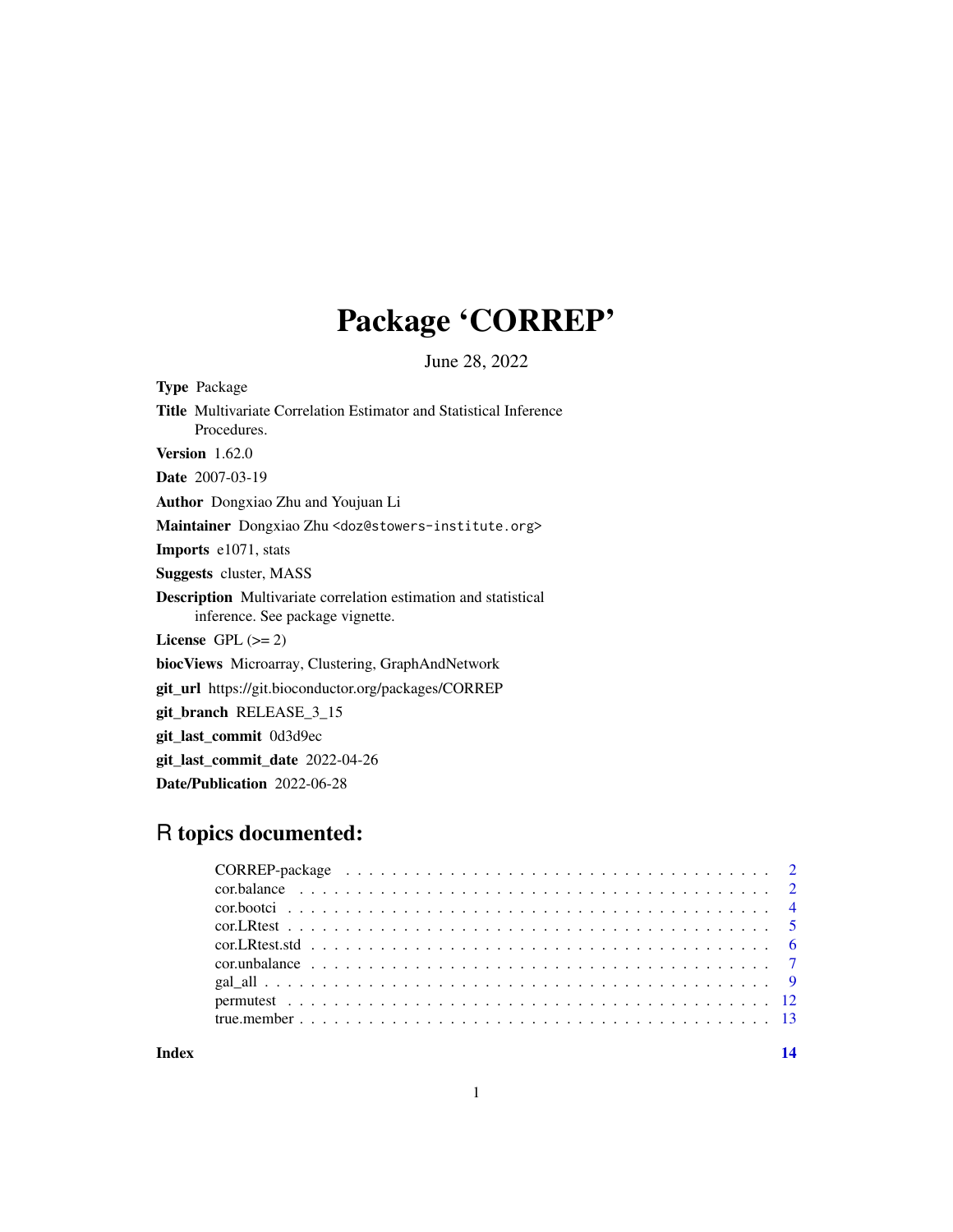This package implements multivariate correlation estimator for data with equivalent number of replicates as well as inequivalent number of replicates. For small sample data, this package provides permutation test for test if the true correlation vanishes, and for large sample data, this package provides Likelihood Ratio Test (LRT) to test if the true correlation vanishes. A function to calculate Bootstrap confidence interval was also included in the package.

# Details

| Package: | <b>CORREP</b>    |
|----------|------------------|
| Type:    | Package          |
| Version: | 1.0              |
| Date:    | 2007-03-19       |
| License: | GPL 2.0 or newer |

# Author(s)

Dongxiao Zhu and Youjuan Li Maintainer: Dongxiao Zhu <doz@stowers-institute.org>

#### References

Zhu, D and Li Y. 2007. Multivariate Correlation Estimator for Inferring Functional Relationships from Replicated 'OMICS' data. Submitted.

<span id="page-1-1"></span>cor.balance *Multivariate Correlation Estimator (Equal Number of Replicates)*

# Description

cor.balance estimates correlation matrix from replicated data assuming equal number of replicates. The data must be formatted in the right format (rows correspond to replicates, columns correspond to conditions, see example below) and the variance of each row of the data MUST equal to 1 (see example below).

#### Usage

cor.balance(x, m, G)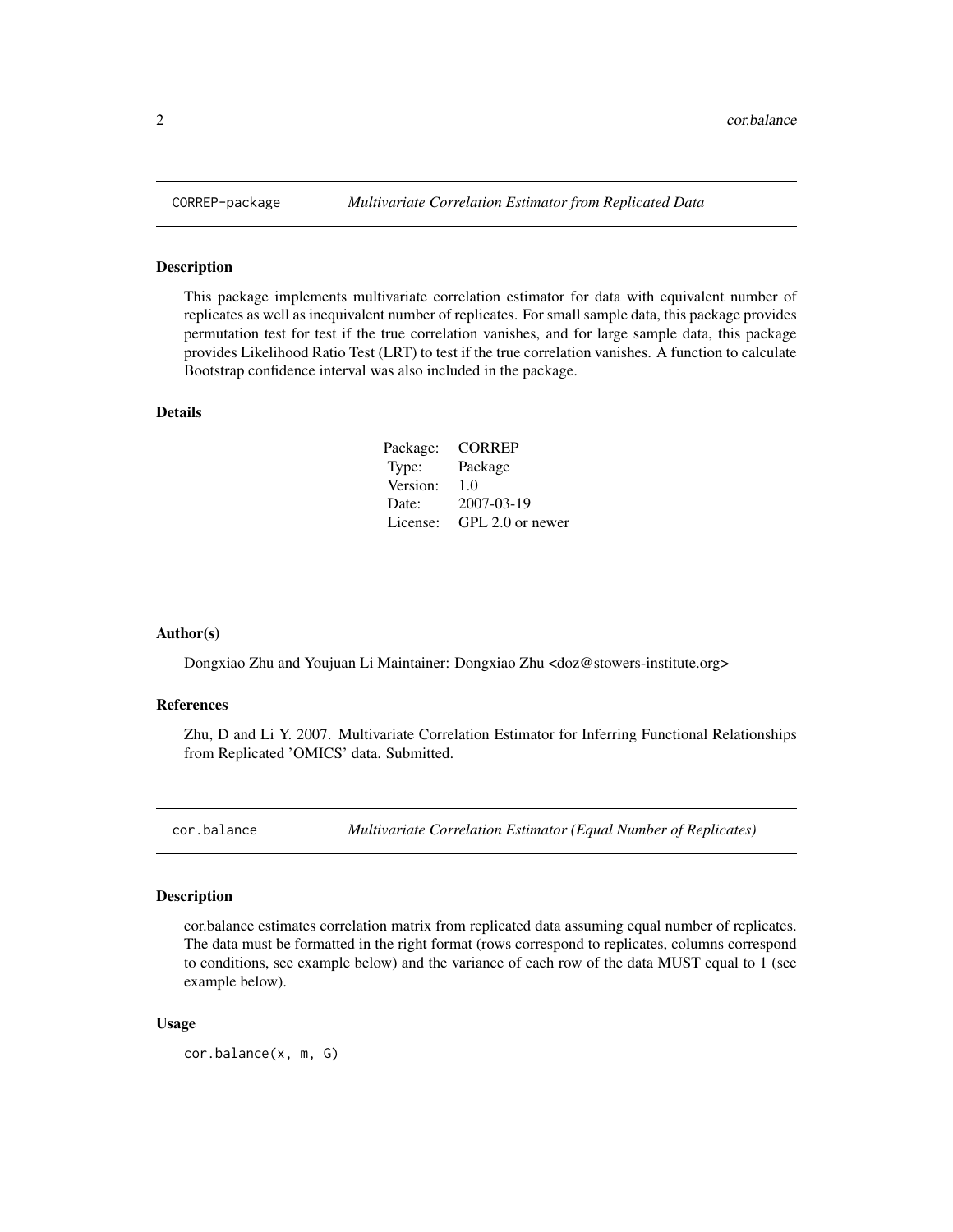#### <span id="page-2-0"></span>cor.balance 3

#### Arguments

| $\mathsf{X}$ | data matrix, column represents samples (conditions), and row represents vari-<br>ables (genes), see example below for format information |
|--------------|------------------------------------------------------------------------------------------------------------------------------------------|
| m            | number of replicates for each variable (gene)                                                                                            |
| G            | number of variables (genes)                                                                                                              |

#### Details

The multivariate correlation estimator assumes replicated omics data are iid samples from the multivariate normal distribution. It is derived by maximizing the likelihood function. Note that each off-diagonal element in the returned correlation matrix (G by G) is the average of off-diagonals of MLE of correlation matrix of a pair of variables (m by m).

#### Value

A correlation matrix estimated for G variables (genes)

#### Author(s)

Dongxiao Zhu and Youjuan Li

#### References

Zhu, D and Li Y. 2007. Multivariate Correlation Estimator for Inferring Functional Relationships from Replicated 'OMICS' data. Submitted.

#### See Also

[cor.balance](#page-1-1), [cor](#page-0-0)

```
library("CORREP")
d0 <- NULL
for(l in 1:10)
d0 <- rbind(d0, rnorm(100))
## The simulated data corresponds to the real-world data of 25 genes and 10 conditions, each gene expression
## profiles was replicated 4 times.
d0<- t(d0)
## This step is to make the standard deviation of each replicate equals to 1
## so that we can model the covariance matrix as correlation matrix.
d0.std <- apply(d0, 1, function(x) x/sd(x))
M <- cor.balance(t(d0.std), m=4, G=25)
```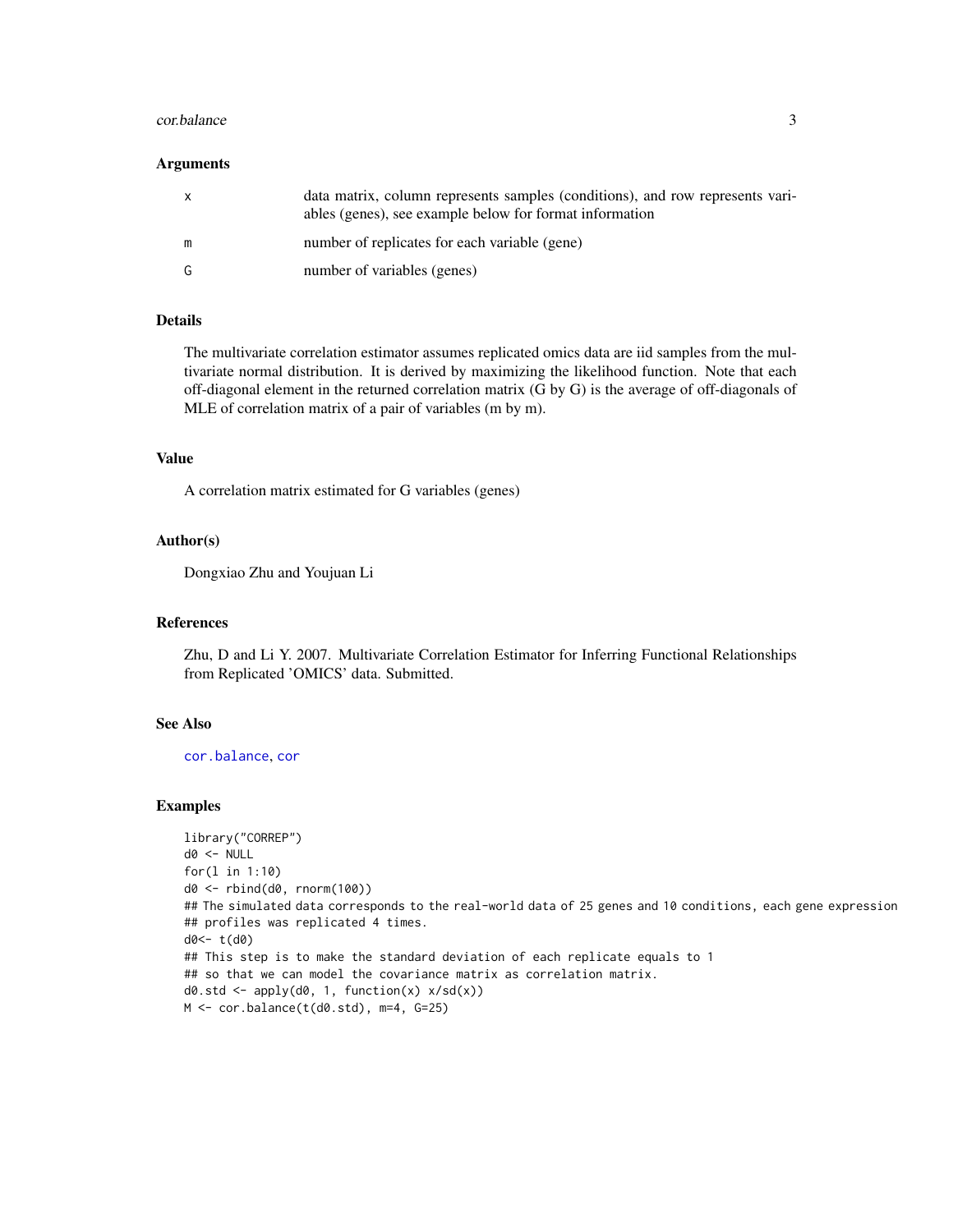<span id="page-3-0"></span>

This function calculates Bootstrap confidence interval for multivariate correlation. The procedure is very similar to those used to calculate Bootstrap CI's for other parameters, such as mean and correlation. See manuscript for detail.

#### Usage

 $cor.bootci(x, y = NULL, m, G, alpha)$ 

#### Arguments

| $\mathsf{x}$ | data matrix, column represents samples (conditions), and row represents vari-<br>ables (genes), see example below for format information |
|--------------|------------------------------------------------------------------------------------------------------------------------------------------|
| y            | optional, used when x and y are vectors                                                                                                  |
| m            | number of replicates                                                                                                                     |
| G            | number of genes                                                                                                                          |
| alpha        | significant level                                                                                                                        |

# Details

See manuscript.

# Value

| upperCI | Upper bound of CI |
|---------|-------------------|
| lowerCI | Lower bound of CI |

# Author(s)

Dongxiao Zhu and Youjuan Li

# References

Zhu, D and Li Y. 2007. Multivariate Correlation Estimator for Inferring Functional Relationships from Replicated 'OMICS' data. Submitted.

# See Also

[cor.LRtest](#page-4-1), [cor.LRtest.std](#page-5-1), [cor.test](#page-0-0), [permutest](#page-11-1)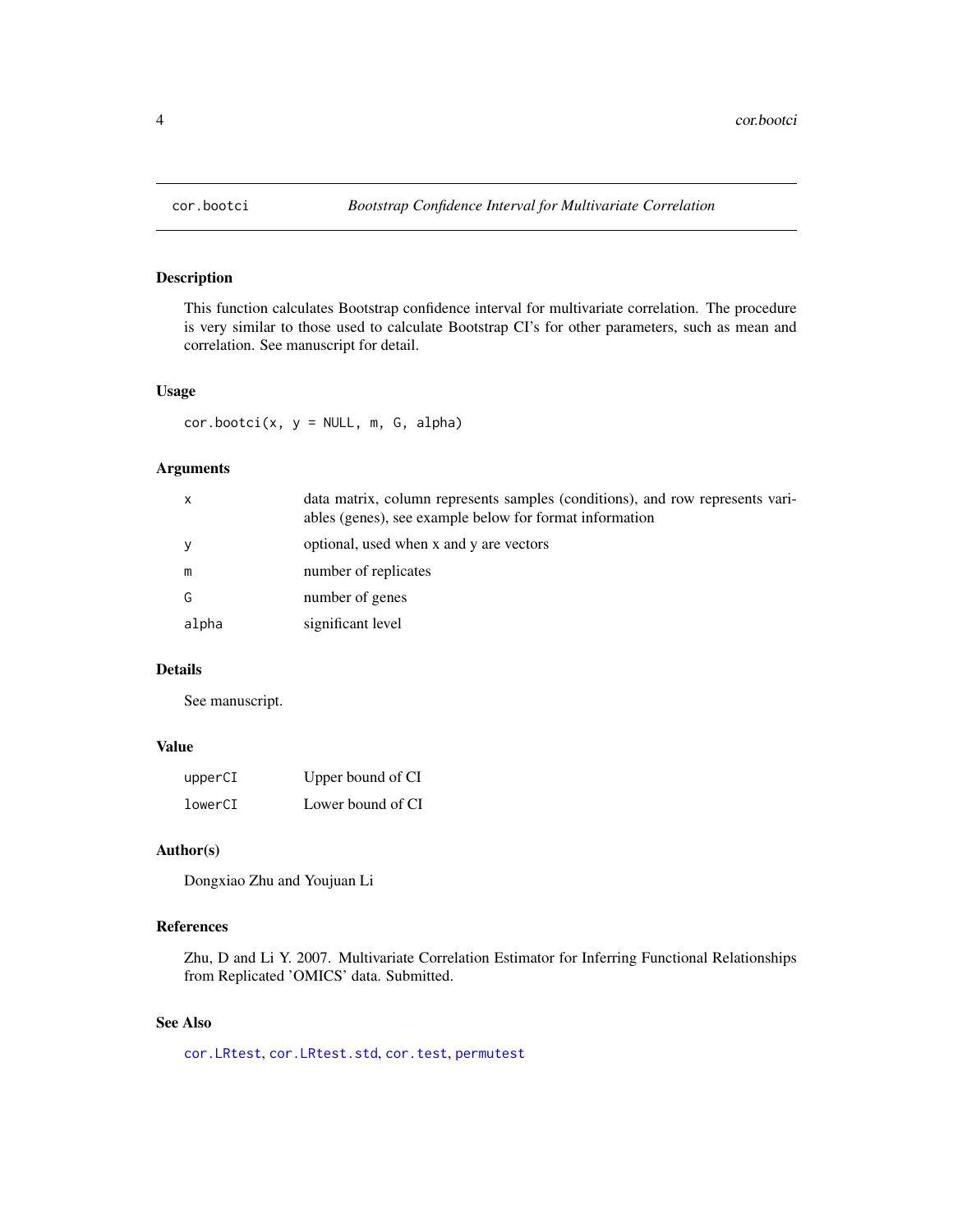#### <span id="page-4-0"></span>cor.LRtest 5

#### Examples

```
library("CORREP")
d0 < - NULL
## sample size is set to 5
for(1 \text{ in } 1:5)d0 <- rbind(d0, rnorm(8))
## data must have row variance of 1
d\theta.std <- apply(d\theta, 2, function(x) x/sd(x))
M \leftarrow \text{cor.balance}(t(d\emptyset.std), m = 2, G= 4)pv.bootci \leq cor.bootci(t(d0.std), m = 2, G= 4, alpha = 0.05)
```
<span id="page-4-1"></span>

| cor.LRtest | Maximum Likelihood Ratio Test for Multivariate Correlation Estima- |
|------------|--------------------------------------------------------------------|
|            | <i>tor (Positive Determinants)</i>                                 |

# Description

Performs LRT to test if multivariate correlation vanishes. Note this code will return NaN's if the matrix determinant is negative (see below).

#### Usage

cor.LRtest(x, m1, m2)

#### **Arguments**

| X              | data matrix, column represents samples (conditions), and row represents vari-<br>ables (genes), see example below for format information |
|----------------|------------------------------------------------------------------------------------------------------------------------------------------|
| m1             | number of replicates for gene X                                                                                                          |
| m <sub>2</sub> | number of replicates for gene Y                                                                                                          |

# Details

Under the multivaraite normal distribution assumption, the column vectors of the data are iid samples. We test the followiing hypothesis: H0:  $Z \sim N$ (mu, Sigma0), H1  $\sim N$ (mu, Sigma1). Let M  $=$  Inverse(Sigma0)\*Sigma1, the likelihood ratio test statistic \$G^2\$, is, n\*[trace(M)-log(det(M))-(m1+m2)]. Under the H0, \$G^2\$ follows a chi-square distribution with \$2m1\*m2\$ degree of freedom. In some case, the determinant of M is negative so that the  $log(det(M))$  returns NaN. There are two ways to deal with this problem, one, those M's whose determinants are negative tend to consist of very small correlations that are biological irrelevant. Therefore, we can simply ignore those gene pairs that the determinants of correlation matrices M's are negative. Second, we can 'standardize' the M to make the determinant positive (implemented in function cor.LRtest.std). In most of cases, we recommend using function cor.LRtest. Use cor.LRtest.std only you know what you are doing.

#### Value

p.value The p-value of the LRT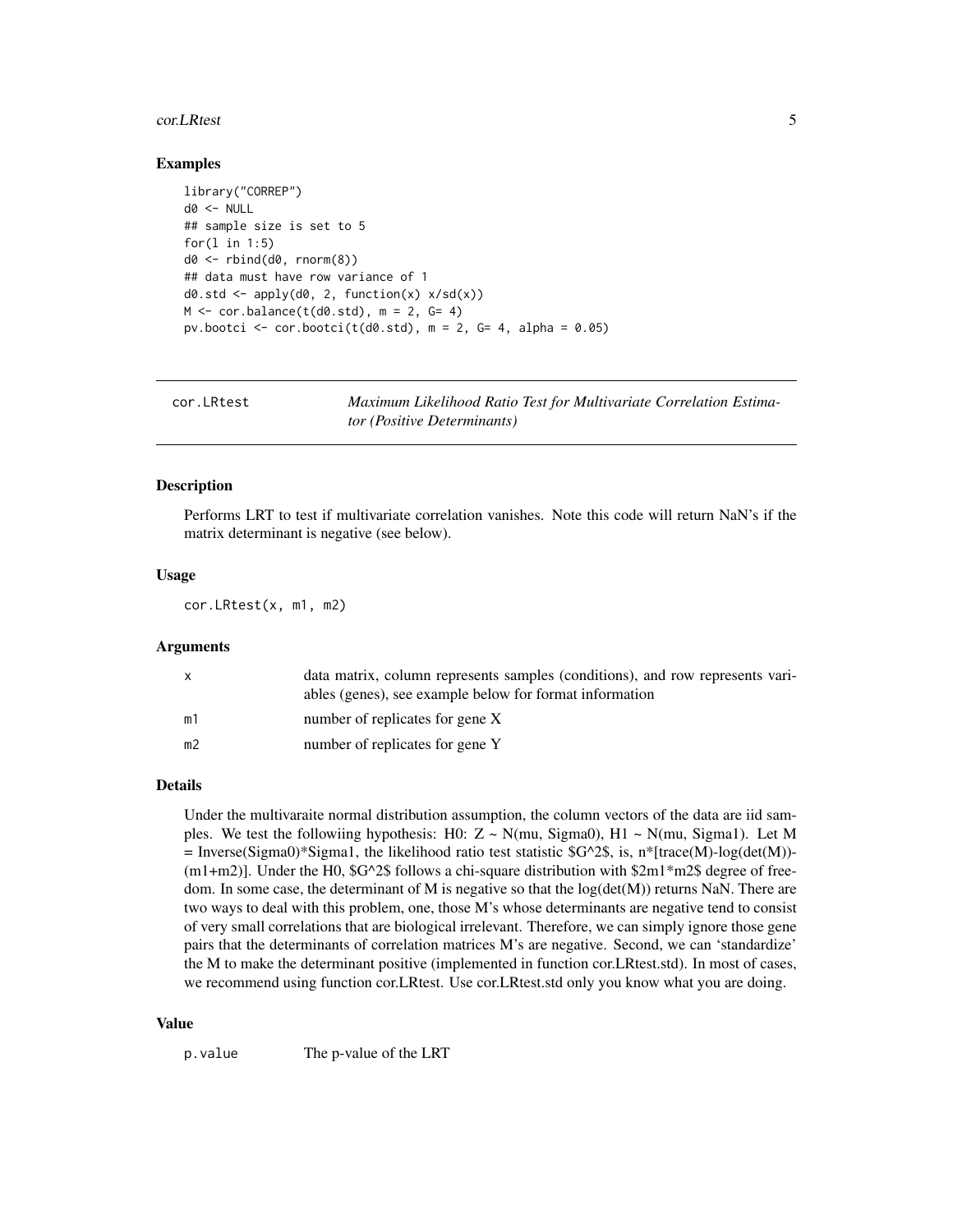# <span id="page-5-0"></span>Author(s)

Youjuan Li and Dongxiao Zhu

# References

Zhu, D and Li Y. 2007. Multivariate Correlation Estimator for Inferring Functional Relationships from Replicated 'OMICS' data. Submitted.

# See Also

[cor.LRtest.std](#page-5-1), [cor.test](#page-0-0)

# Examples

```
library("CORREP")
library("MASS")
Sigma <- matrix(c(1, 0.8, .5,.5, 0.8, 1,
0.5,0.5,0.5,0.5,1,0.6,0.5,0.5,0.6,1),4,4)
dat <- mvrnorm(50, mu=c(0,0,0,0), Sigma)
dat.std <- apply(dat,2,function(x) x/sd(x))
cor.LRtest(t(dat.std), m1=2, m2=2)
```
<span id="page-5-1"></span>

| cor.LRtest.std | Maximum Likehood Ratio Test for Multivariate Correlation Estimator |  |
|----------------|--------------------------------------------------------------------|--|
|----------------|--------------------------------------------------------------------|--|

# Description

Performs LRT to test if multivariate correlation vanishes. Note this code 'standardizes' estimated correlation matrix to make sure its determinant is positive.

#### Usage

cor.LRtest.std(x, m1, m2)

# Arguments

|    | data matrix, column represents samples (conditions), and row represents vari-<br>ables (genes), see example below for format information |
|----|------------------------------------------------------------------------------------------------------------------------------------------|
| m1 | number of replicates for gene X                                                                                                          |
| m2 | number of replicates for gene Y                                                                                                          |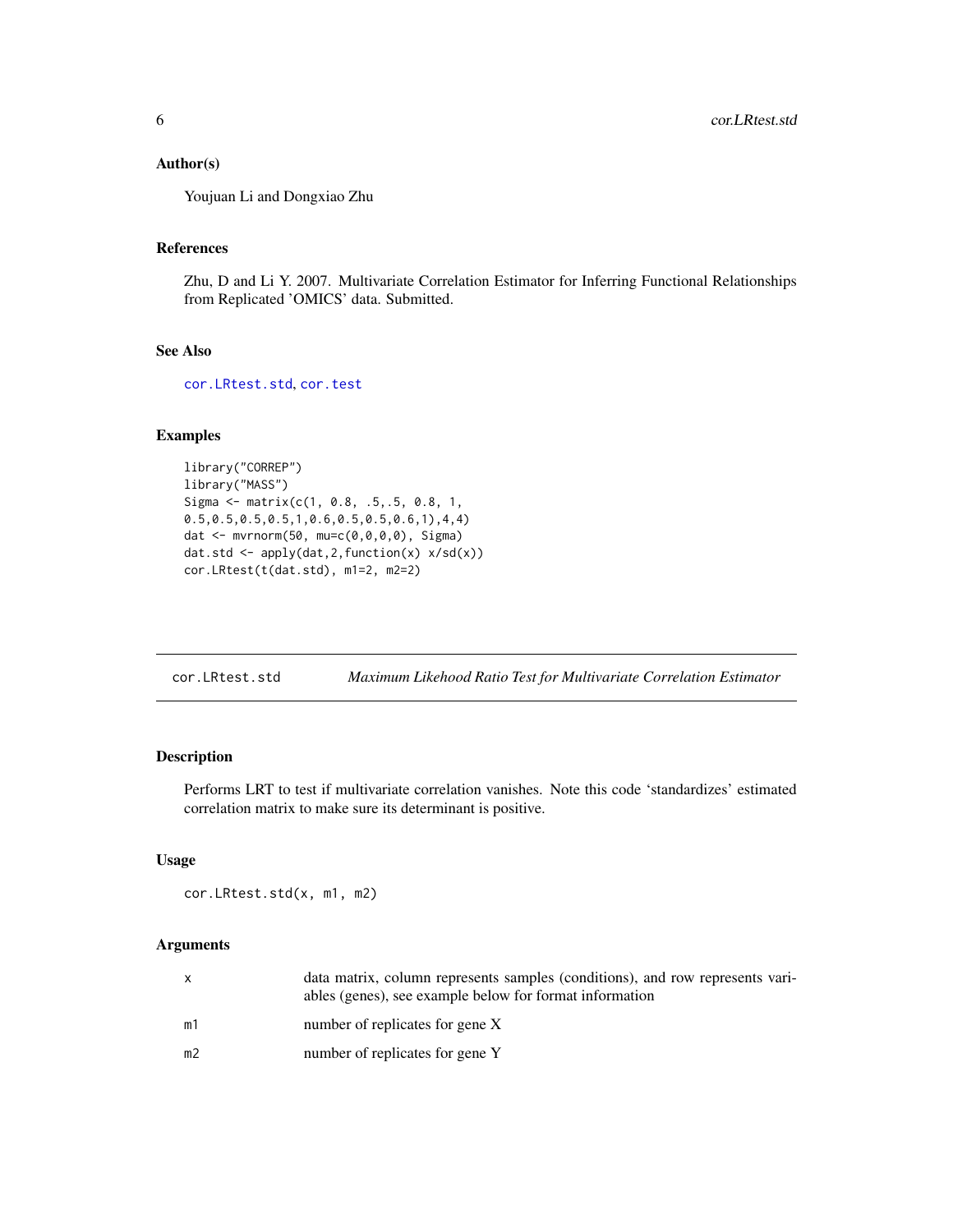# <span id="page-6-0"></span>cor.unbalance 7

#### Details

Under the multivaraite normal distribution assumption, the column vector of the data is iid sample. We test the followiing hypothesis: H0:  $Z \sim N$ (mu, Sigma0), H1  $\sim N$ (mu, Sigma1). Let M = Inverse(Sigma0)\*Sigma1, the likelihood ratio test statistic  $G^2$ 8, is, n[trace(M)-log(det(M))- $(m1+m2)$ ]. Under the H0,  $G^2$  follows a chi-square distribution with  $2m1*m2$  degree of freedom. In some case, the determinant of M is negative so that the  $log(det(M))$  return NaN. There are two ways to deal with this problem, one, those M's whose determinant are negative tend to consist of very small correlations that are biological irrelevant. Therefore, we can simply ignore those gene pairs that the determinant correlation matrix M is negative. Second, we can 'standardize' the M to make the determinant positive (implemented in function cor.LRtest.std). In most of cases, we recommend using function cor.LRtest. Use cor.LRtest.std only you know what you are doing.

# Value

p.value The p-value of the LRT

#### Author(s)

Youjuan Li and Dongxiao Zhu

# References

Zhu, D and Li Y. 2007. Multivariate Correlation Estimator for Inferring Functional Relationships from Replicated 'OMICS' data. Submitted.

#### See Also

[cor.LRtest](#page-4-1), [cor.test](#page-0-0)

#### Examples

```
library("CORREP")
library("MASS")
Sigma <- matrix(c(1, 0.8, .5,.5, 0.8, 1,
0.5,0.5,0.5,0.5,1,0.6,0.5,0.5,0.6,1),4,4)
dat <- mvrnorm(50, mu=c(0,0,0,0), Sigma)
dat.std \leq apply(dat, 2, function(x) x/sd(x))
cor.LRtest.std(t(dat.std), m1=2, m2=2)
```
<span id="page-6-1"></span>cor.unbalance *Multivariate Correlation Estimator (Unequal Number of Replicates)*

#### **Description**

cor.unbalance estimates correlation from replicated data of unequal number of replicates. different from [cor.balance](#page-1-1), [cor.unbalance](#page-6-1) takes a pair of variables at a time because of unequal number of replicates. the variance of each row of the data MUST equal to 1 (see example below)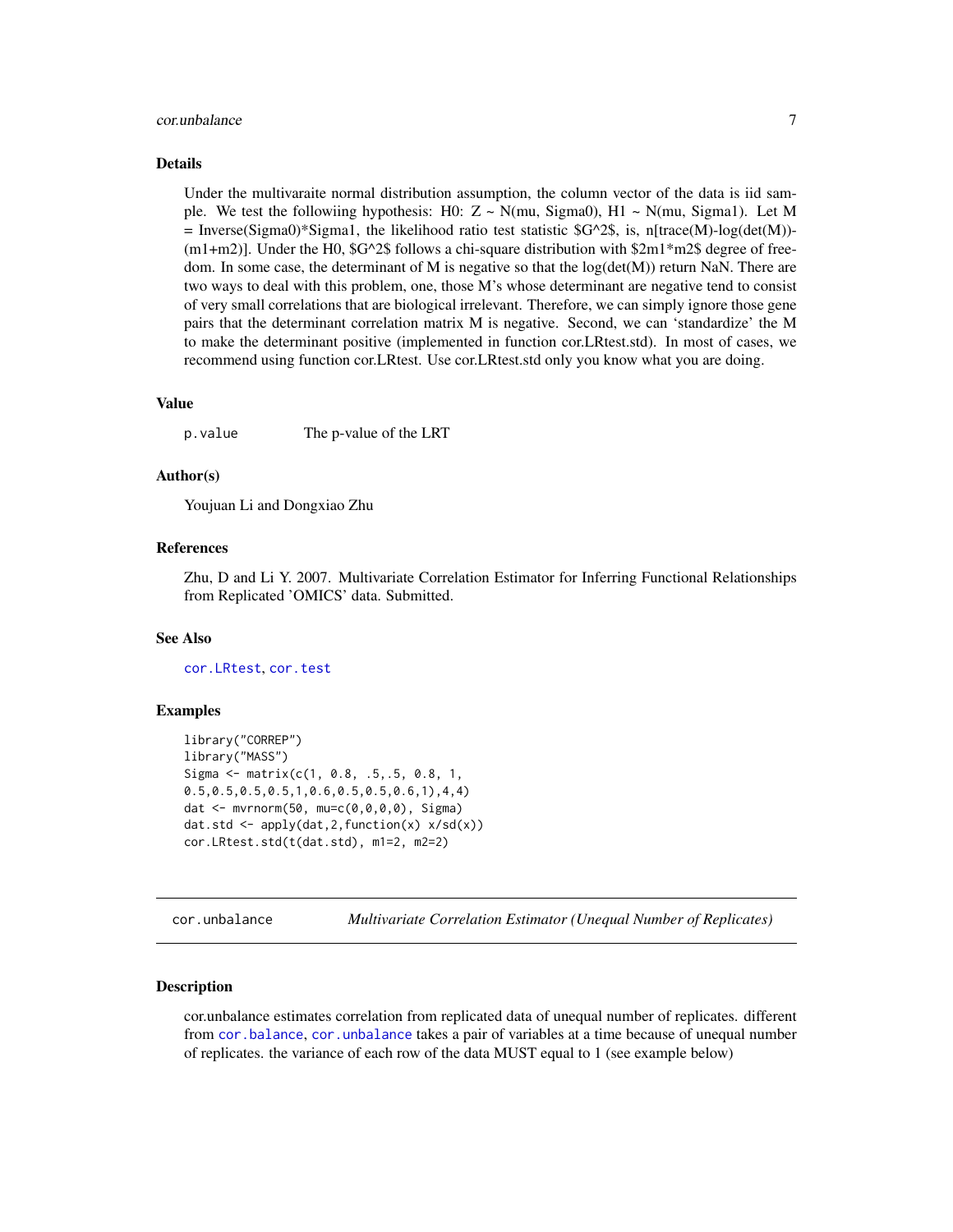#### <span id="page-7-0"></span>Usage

cor.unbalance(x, m1, m2)

#### Arguments

|    | data matrix, column represents samples (conditions), and row represents vari-<br>ables (genes), see example below for format information |
|----|------------------------------------------------------------------------------------------------------------------------------------------|
| m1 | number of replicates for one variable (gene)                                                                                             |
| m2 | number of replicates for another variable (gene)                                                                                         |

# Details

The multivariate correlation estimator assumes replicated omics data are iid samples from the multivariate normal distribution. It is derived by maximizing the likelihood function. Note that the off-diagonal elements in the returned correlation matrix (G by G) is the average of off-diagonals of MLE of correlation matrix of a pair of variables (m1+m2 by m1+m2).

#### Value

A correlation matrix containing only one distinct correlation coefficient for the pair of variables (genes)

#### Author(s)

Dongxiao Zhu and Youjuan Li

# References

Zhu, D and Li Y. 2007. Multivariate Correlation Estimator for Inferring Functional Relationships from Replicated 'OMICS' data. Submitted.

# See Also

[cor.unbalance](#page-6-1), [cor](#page-0-0)

```
library("CORREP")
d0 < - NULL
for(l in 1:10)
d0 <- rbind(d0, rnorm(8))
## The simulated data corresponds to the real-world data of 2 genes and 10 conditions, gene expression
## profiles were replicated 3 and 5 times.
## Note this function can only take calculate correlation matrix between two genes at a time.
d0<- t(d0)
## This step is to make the standard deviation of each replicate equal to 1
## so that we can model the covariance matrix as correlation matrix.
d\theta.std <- apply(d\theta, 1, function(x) x/sd(x))
M \leftarrow \text{cor.unbalance}(t(d\emptyset.std), m1=3, m2=5)
```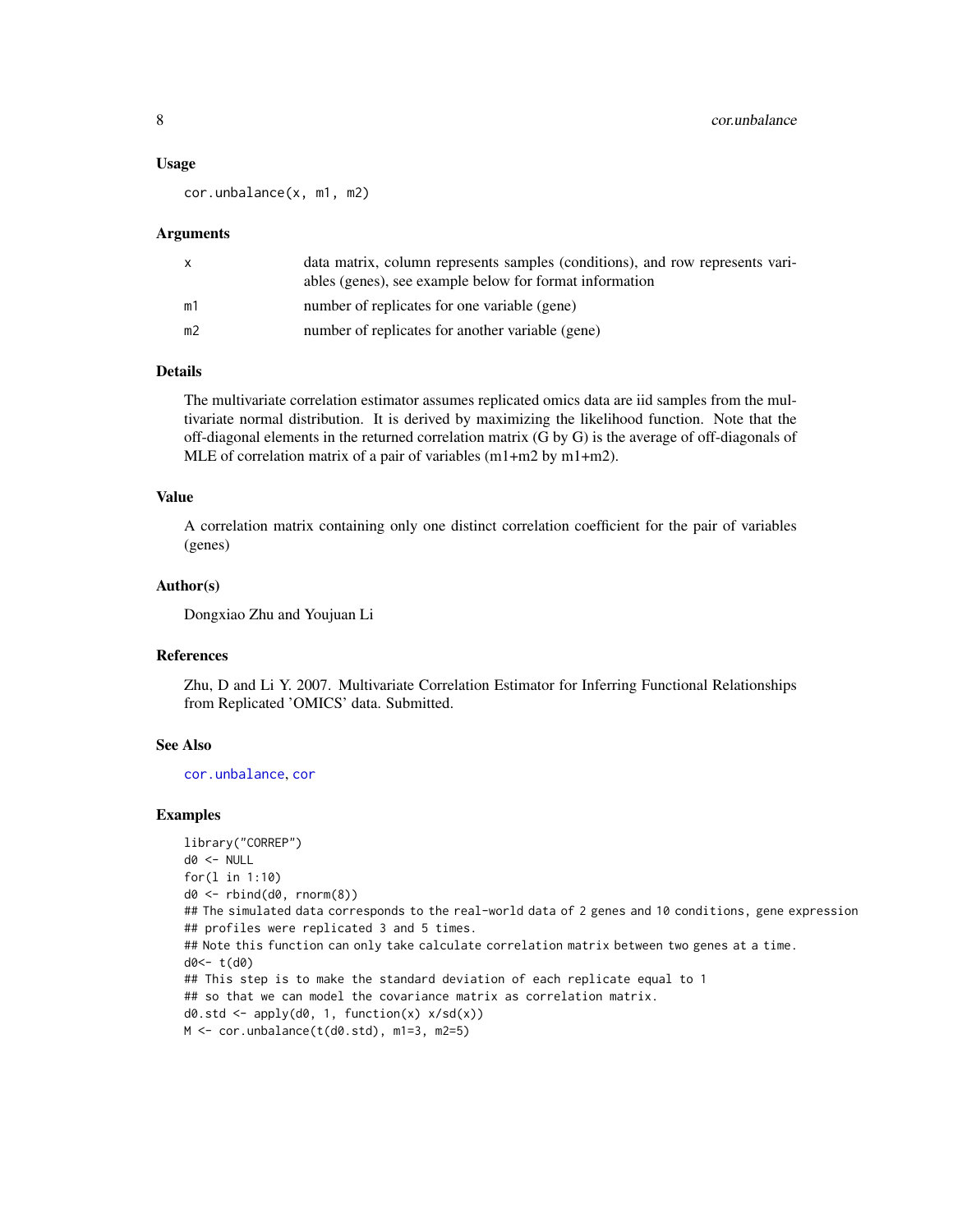<span id="page-8-0"></span>

The data is compiled by Mario Medvedovic et al, 2003 based on the original full data reported in Ideker et al, 2001. There are a total of 205 rows (genes), 20 experiments, and 4 repeated measurements in the data. There are 4 classes (which correspond to functional categories). The data contains approximately 8 of missing data. The missing values were filled by applying k-nearest neighbor  $(k = 12)$  to impute all the missing values.

# Usage

data(gal\_all)

#### Format

A data frame with 205 variables on the following 80 replicated observations.

wtRG1 a numeric vector wtRG2 a numeric vector wtRG3 a numeric vector wtRG4 a numeric vector gal1RG1 a numeric vector gal1RG2 a numeric vector gal1RG3 a numeric vector gal1RG4 a numeric vector gal2RG1 a numeric vector gal2RG2 a numeric vector gal2RG3 a numeric vector gal2RG4 a numeric vector gal3RG1 a numeric vector gal3RG2 a numeric vector gal3RG3 a numeric vector gal3RG4 a numeric vector gal4RG1 a numeric vector gal4RG2 a numeric vector gal4RG3 a numeric vector gal4RG4 a numeric vector gal5RG1 a numeric vector gal5RG2 a numeric vector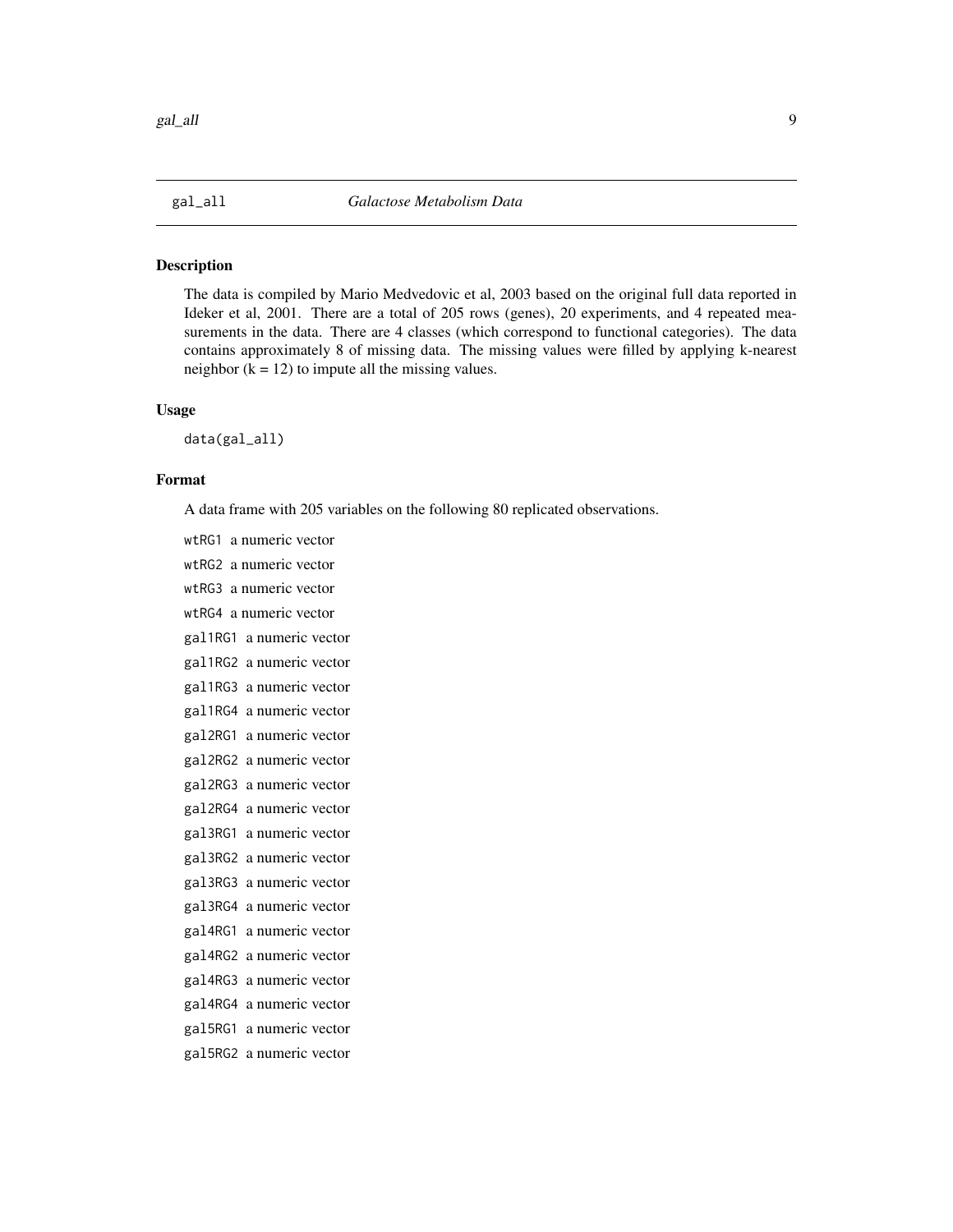10 gal\_all

gal5RG3 a numeric vector gal5RG4 a numeric vector gal6RG1 a numeric vector gal6RG2 a numeric vector gal6RG3 a numeric vector gal6RG4 a numeric vector gal7RG1 a numeric vector gal7RG2 a numeric vector gal7RG3 a numeric vector gal7RG4 a numeric vector gal10RG1 a numeric vector gal10RG2 a numeric vector gal10RG3 a numeric vector gal10RG4 a numeric vector gal80RG1 a numeric vector gal80RG2 a numeric vector gal80RG3 a numeric vector gal80RG4 a numeric vector wtR1 a numeric vector wtR2 a numeric vector wtR3 a numeric vector wtR4 a numeric vector gal1R1 a numeric vector gal1R2 a numeric vector gal1R3 a numeric vector gal1R4 a numeric vector gal2R1 a numeric vector gal2R2 a numeric vector gal2R3 a numeric vector gal2R4 a numeric vector gal3R1 a numeric vector gal3R2 a numeric vector gal3R3 a numeric vector gal3R4 a numeric vector gal4R1 a numeric vector gal4R2 a numeric vector gal4R3 a numeric vector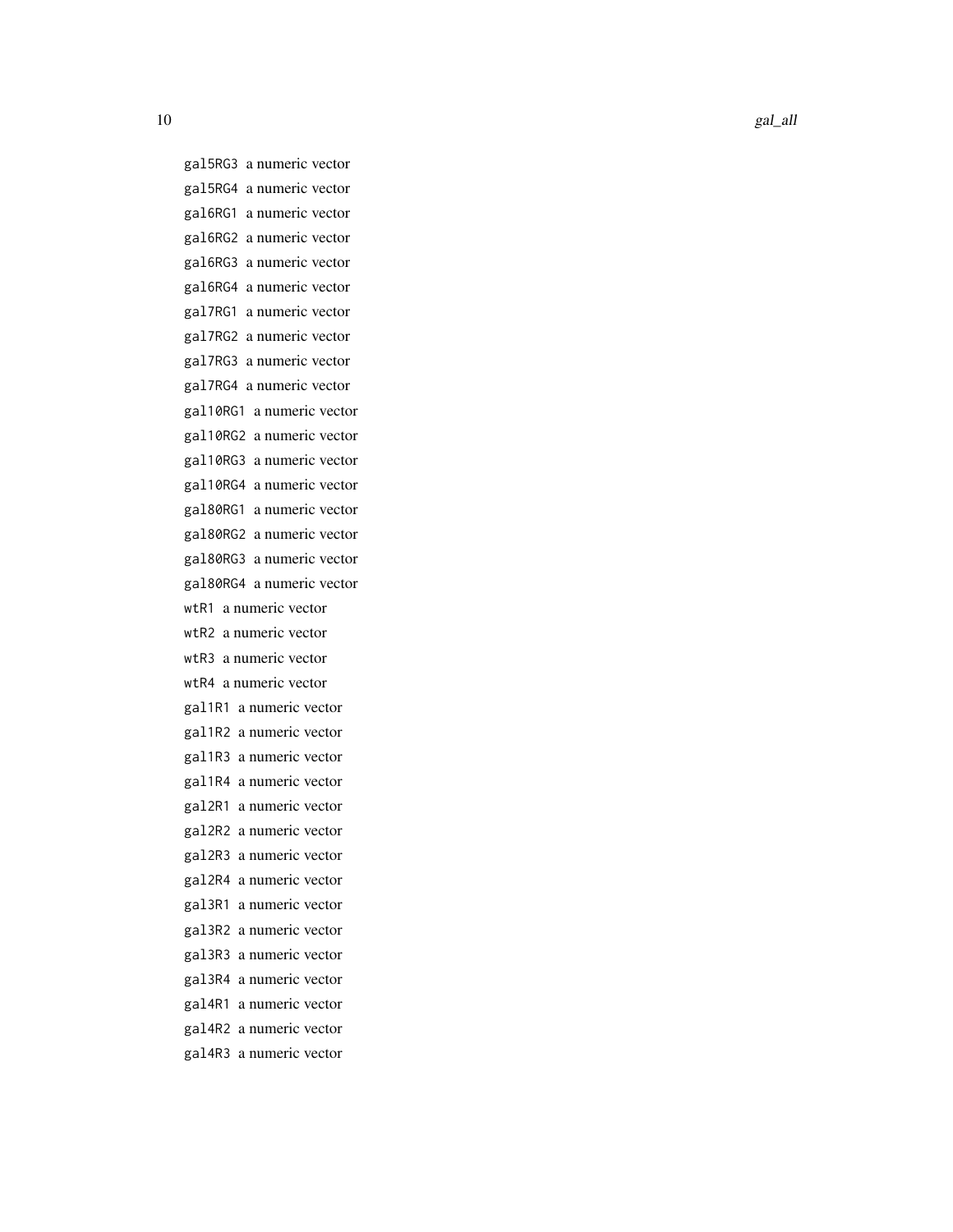gal\_all 11

gal4R4 a numeric vector gal5R1 a numeric vector gal5R2 a numeric vector gal5R3 a numeric vector gal5R4 a numeric vector gal6R1 a numeric vector gal6R2 a numeric vector gal6R3 a numeric vector gal6R4 a numeric vector gal7R1 a numeric vector gal7R2 a numeric vector gal7R3 a numeric vector gal7R4 a numeric vector gal10R1 a numeric vector gal10R2 a numeric vector gal10R3 a numeric vector gal10R4 a numeric vector gal80R1 a numeric vector gal80R2 a numeric vector gal80R3 a numeric vector gal80R4 a numeric vector

# Details

The 205 genes have been classified into four functional classes based on their GO annotations. In the data examaple provided in the vignette, we assume the four classes as true memberships (external knowledge) and use it to evaluate the performances of different correlation measured based clustering methods.

# Source

http://expression.microslu.washington.edu/expression/kayee/medvedovic2003/medvedovic\\_bioinf2003.html

#### References

Medvedovic M, Yeung KY and Bumgarner RE. 2004. Bayesian Mixture Model Based Clustering of Replicated Microarray Data. Bioinformatics, 22;20(8):1222-32. Ideker, T., Thorsson, V., Siegel, A. and Hood, L. Testing for Differentially-Expressed Genes by Maximum-Likelihood Analysis of DNA Microarray Data. Journal of Computational Biology 7: 805-817 (2000).

```
data(gal_all)
## maybe str(gal_all) ; plot(gal_all) ...
```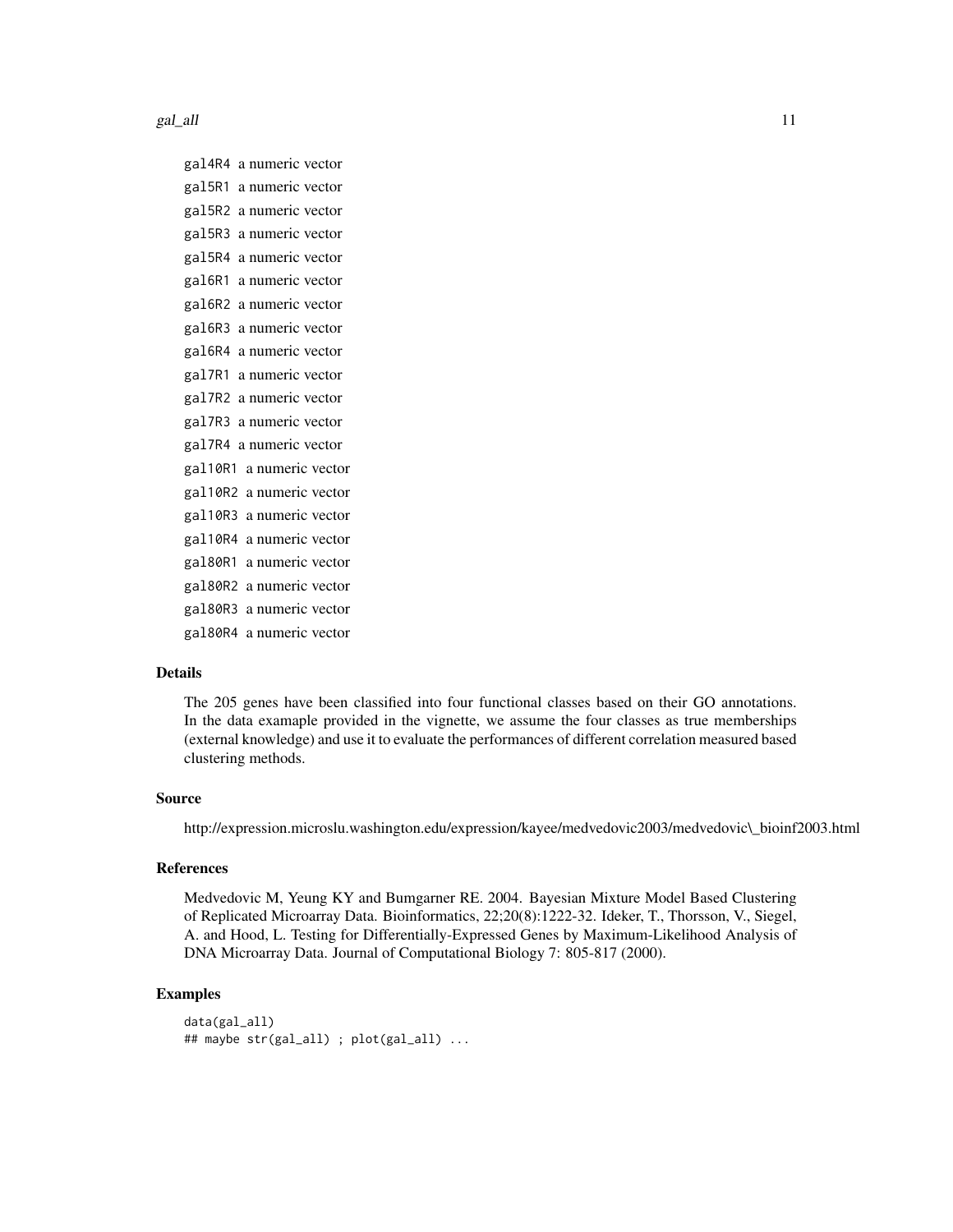<span id="page-11-1"></span><span id="page-11-0"></span>

This function calculates p-values of the multivariate correlation estimator by enumerating all permutations. We recommend using Likehood Ratio Test implemented in function cor.LRtest if your data has moderate to large sample size (>5) The procedure is same as those permutation tests for Pearson correlation coefficient or other parameters. Since the approximation of null distribution requires enumerating all permutations. The computational burden increases in \$n^2\$.

#### Usage

permutest(x, y=NULL, m, G)

# Arguments

| X | data matrix, column represents samples (conditions), and row represents vari-<br>ables (genes), see example below for format information |
|---|------------------------------------------------------------------------------------------------------------------------------------------|
| y | optional, used when x and y are vectors                                                                                                  |
| m | number of replicates                                                                                                                     |
| G | number of genes                                                                                                                          |

#### Details

See manuscript.

# Value

PV P-values of permutation tests

# Author(s)

Dongxiao Zhu and Youjuan Li

# References

Zhu, D and Li Y. 2007. Multivariate Correlation Estimator for Inferring Functional Relationships from Replicated 'OMICS' data. Submitted.

#### See Also

[cor.LRtest](#page-4-1), [cor.LRtest.std](#page-5-1), [cor.test](#page-0-0)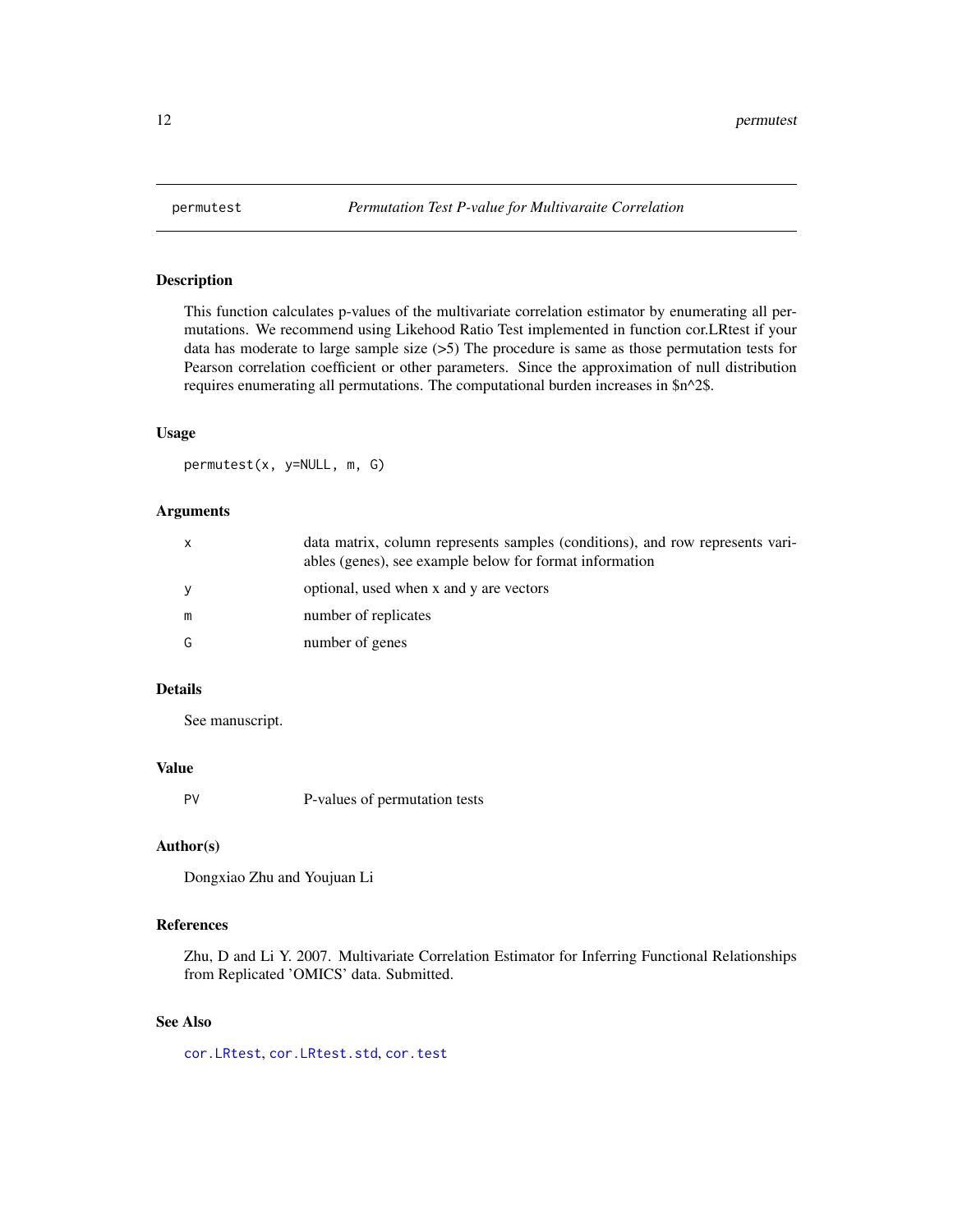#### <span id="page-12-0"></span>true.member 13

# Examples

```
library("CORREP")
library("e1071")
d0 <- NULL
## sample size is set to 5, it takes about a min to finish
for(l in 1:5)
d0 <- rbind(d0, rnorm(100))
## data must have row variance of 1
d\theta.std <- apply(d\theta, 2, function(x) x/sd(x))
M < - cor.balance(t(d0.std), m = 4, G= 25)
M.py \leftarrow permutest(t(d0.std), m = 4, G = 25)
```

| true.member | The Pre-defined Class Memberships of 205 Genes According to GO |
|-------------|----------------------------------------------------------------|
|             | Annotation                                                     |

# Description

The four classes are: Biosynthesis; Energy pathways; Nucleobase and Transport It is used as true clusters (external knowledge) to compare performance of different clustering methods.

#### Usage

```
data(true.member)
```
# Source

http://expression.microslu.washington.edu/expression/kayee/medvedovic2003/medvedovic\\_bioinf2003.html

# References

Medvedovic M, Yeung KY and Bumgarner RE. 2004. Bayesian Mixture Model Based Clustering of Replicated Microarray Data. Bioinformatics, 22;20(8):1222-32.

```
data(true.member)
## maybe str(true.member) ; plot(true.member) ...
```